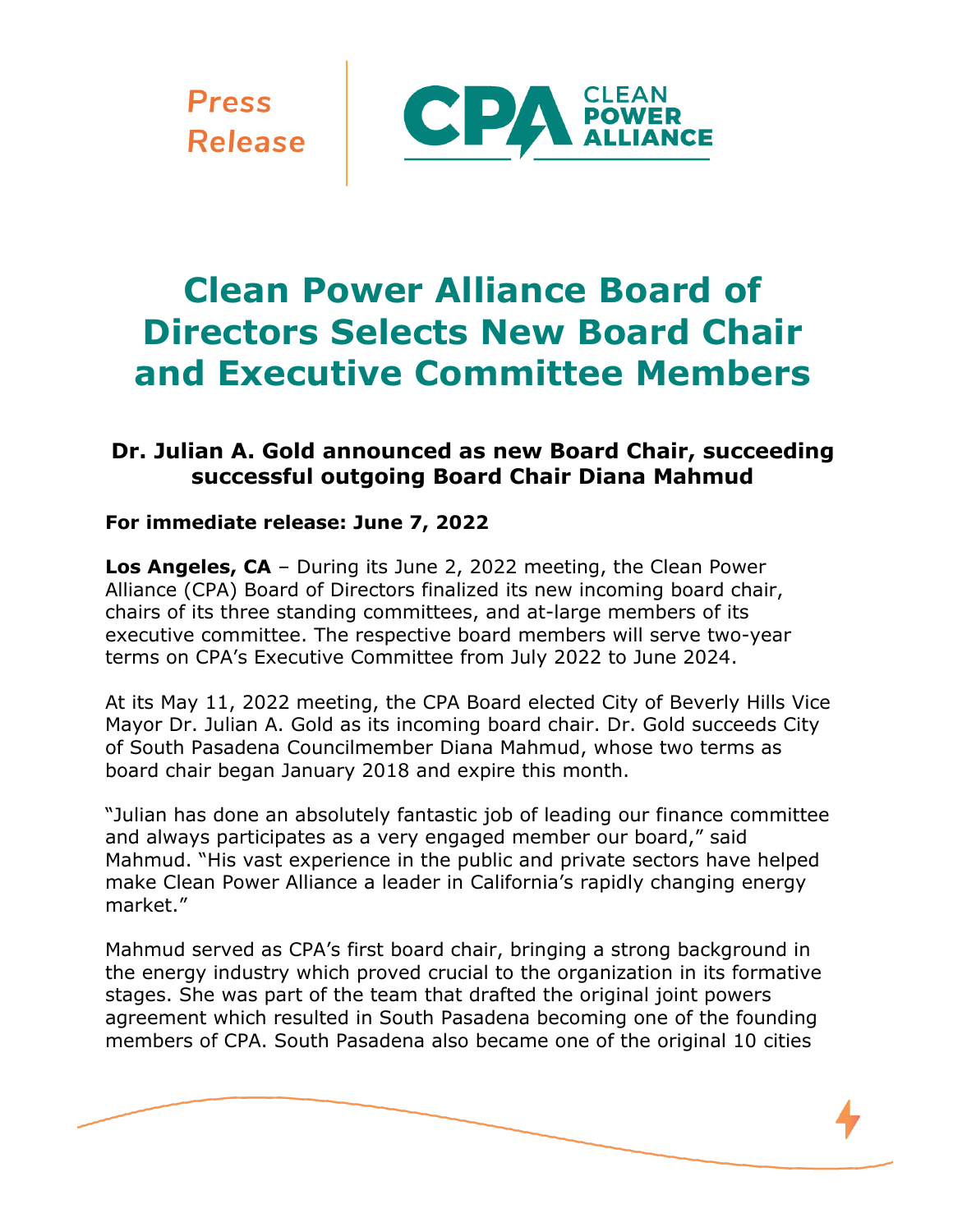that started service at CPA's 100% green power option – committing early on to the highest level of renewable energy.

Dr. Gold has been a member of CPA's Board of Directors since December 2017 and has served as chair of CPA's Finance Committee since January 2018.

"I am truly humbled by the confidence my fellow board members have placed in me and I very much look forward to continuing to lead this great organization," said Dr. Gold. "Diana has done an outstanding job of establishing a culture of collaboration within our board and with CPA's professional staff. Her experience in the energy industry has been vital during CPA's start-up phase and in establishing CPA as the national leader in providing clean energy."



*Above: Clean Power Alliance's new Board Chair, Dr. Julian A. Gold*

The CPA Board also finalized the remaining roster of its incoming executive committee members Mahmud remains a member of the executive committee, serving as immediate past chair of the board. Los Angeles County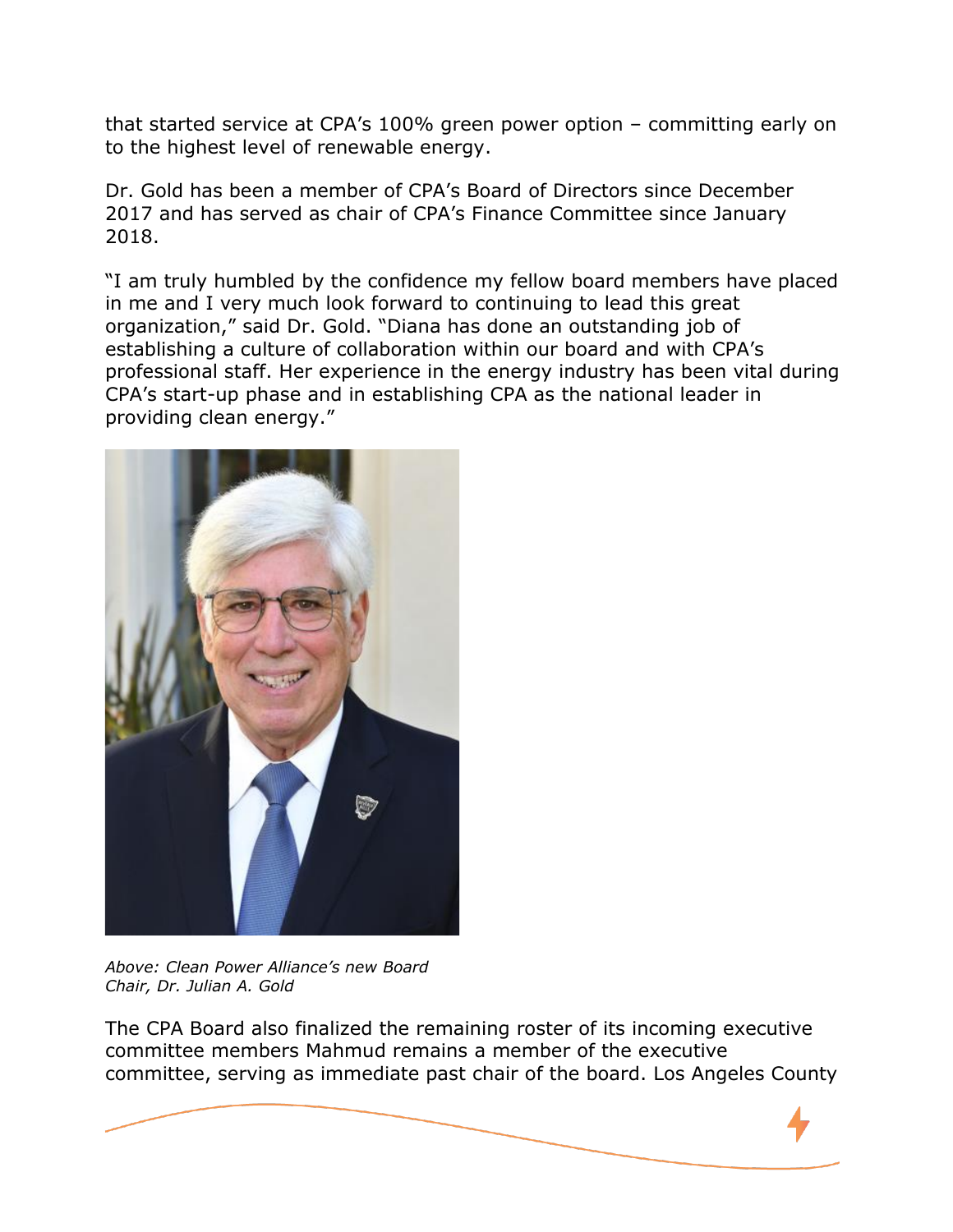Supervisor Sheila Kuehl and Ventura County Supervisor Linda Parks will continue in their vice chair positions.

The respective chairs from each of CPA's standing committees also serve on the Executive Committee. Re-appointed to their roles by Dr. Gold are City of West Hollywood Councilmember Lindsey Horvath, who serves as chair of CPA's Legislative and Regulatory Committee and City of Sierra Madre Councilmember Robert Parkhurst, who serves as chair of CPA's Energy Planning & Resources Committee. Joining them as new chair of the Finance Committee will be City of Camarillo Vice Mayor Susan Santangelo. Santangelo had already served on the executive committee as the Ventura County at-large member.

Rounding out the executive committee are three at-large positions, two from Los Angeles County and one from Ventura County. For Los Angeles County, City of Agoura Hills Mayor Deborah Klein Lopez was re-elected and will be joined by City of Hawthorne Councilmember Alex Monteiro.

In addition, City of Ojai Mayor Betsy Stix was elected by Ventura County members to serve in the Ventura County at large position, filling the seat vacated by Santangelo's move to chair of the finance committee.

Every executive committee member represents cities or counties that have chosen to be supplied with 100% renewable energy through CPA and have been longtime environmental and public health champions in their communities.

"Our staff and I are excited to work with incoming Board Chair Gold and our experienced executive committee on CPA's next stage of growth and innovation," said Ted Bardacke, Clean Power Alliance's Chief Executive Officer. "We're confident the strong momentum already established by the current board will continue under their leadership."

#### **About Clean Power Alliance**

Founded in 2017, Clean Power Alliance is the locally operated not-for-profit electricity provider for 30 cities across Los Angeles County and Ventura County, as well as the unincorporated areas of both counties. CPA is the fifth largest electricity provider in California and has the most customers receiving 100% renewable energy in the nation. CPA serves approximately three million people via one million customer accounts, providing clean renewable energy at competitive rates. To view CPA's 2021 Impact Report, click [here.](https://cleanpoweralliance.org/wp-content/uploads/2022/04/cpa_2021_impact_report_FINAL_spreads.pdf) For complete information regarding CPA visit [www.cleanpoweralliance.org.](http://www.cleanpoweralliance.org/)